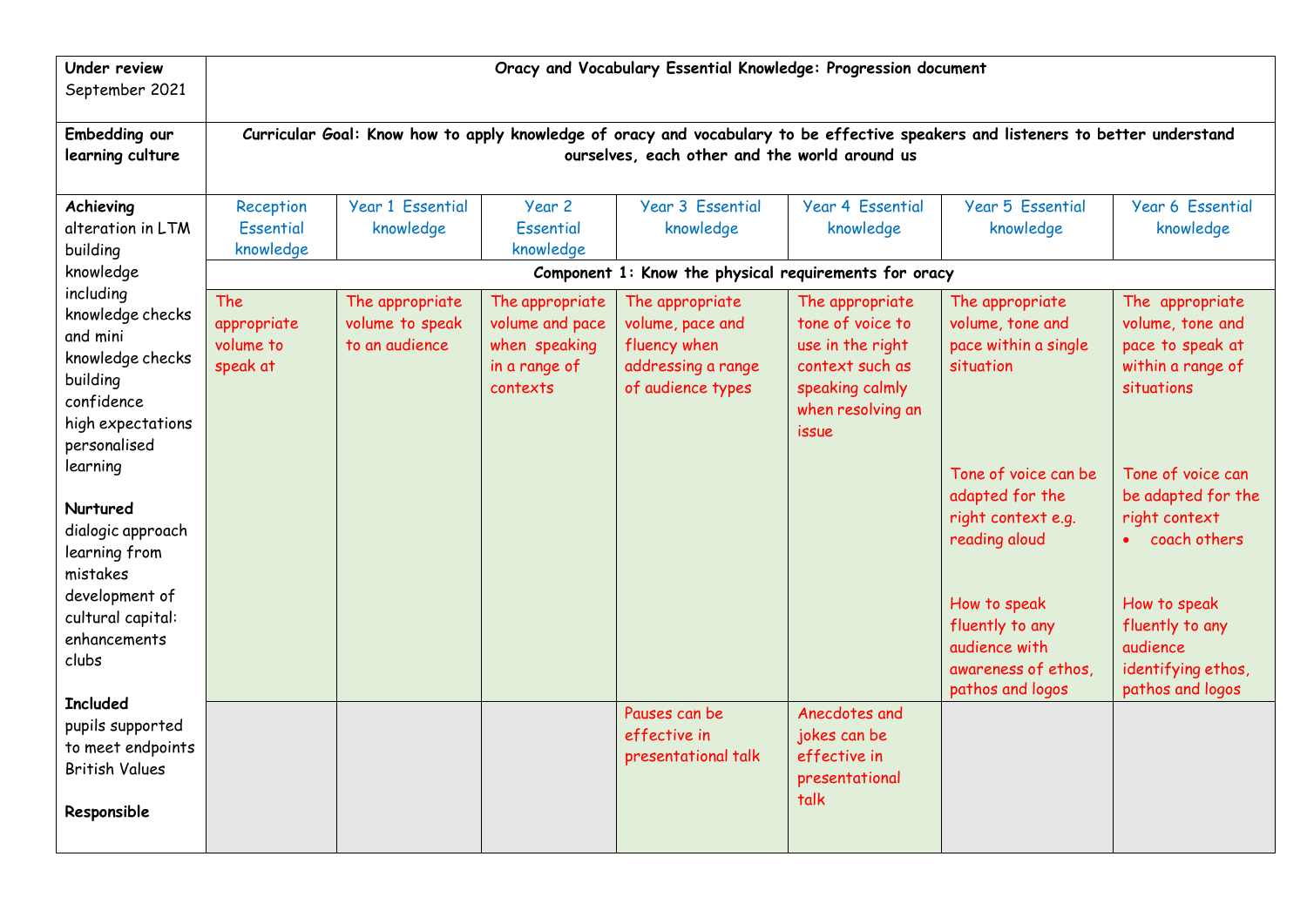| performances,<br>presentations,<br>debates<br>Respected<br>development of<br>interpersonal<br>skills: the whole<br>child | To look at who<br>is talking and<br>who is being<br>spoken to while<br>sitting or<br>standing still<br>The<br>appropriate<br>gestures to<br>support<br>delivery of talk | The appropriate<br>body language<br>and gestures to<br>show active<br>listening and<br>show meaning<br>when speaking<br>such as nodding<br>along | The appropriate<br>body language,<br>gestures,<br>positioning and<br>posture to show<br>active listening<br>and conveying<br>meaning when<br>addressing a<br>small audience | The appropriate<br>body language,<br>gestures, positioning<br>posture and<br>movement to show<br>active listening and<br>conveying meaning<br>when addressing a<br>small audience | The appropriate<br>body language,<br>gestures,<br>positioning,<br>posture and<br>movement to show<br>active listening<br>and conveying<br>meaning when<br>addressing a<br>larger audience | The appropriate<br>body language,<br>gestures, positioning<br>posture and<br>movement to<br>command the<br>attention of an<br>audience | The appropriate<br>body language,<br>gestures,<br>positioning, posture<br>and movement to<br>command and<br>sustain the<br>attention of an<br>audience |
|--------------------------------------------------------------------------------------------------------------------------|-------------------------------------------------------------------------------------------------------------------------------------------------------------------------|--------------------------------------------------------------------------------------------------------------------------------------------------|-----------------------------------------------------------------------------------------------------------------------------------------------------------------------------|-----------------------------------------------------------------------------------------------------------------------------------------------------------------------------------|-------------------------------------------------------------------------------------------------------------------------------------------------------------------------------------------|----------------------------------------------------------------------------------------------------------------------------------------|--------------------------------------------------------------------------------------------------------------------------------------------------------|
|                                                                                                                          |                                                                                                                                                                         |                                                                                                                                                  |                                                                                                                                                                             | Component 2: Know the linguistic requirements for oracy                                                                                                                           |                                                                                                                                                                                           |                                                                                                                                        |                                                                                                                                                        |
|                                                                                                                          | <b>Full sentences</b><br>to express<br>themselves<br>appropriately<br>Past, present and future tense                                                                    | How to use<br>sentence stems<br>to link own ideas<br>in discussions e.g.<br>'I think that'                                                       | How to use<br>sentence stems<br>to link own and<br>others' ideas in<br>discussions e.g.<br>'I agree with'                                                                   | Variety of sentence<br>structures when<br>speaking                                                                                                                                | Variety of<br>sentence<br>structures and<br>length when<br>speaking                                                                                                                       | How to express ideas using a variety of<br>vocabulary, language and grammar to<br>support purpose of talk                              |                                                                                                                                                        |
|                                                                                                                          | Conjunctions to form longer sentences                                                                                                                                   |                                                                                                                                                  |                                                                                                                                                                             | Conjunctions to<br>organise and<br>sequence ideas e.g.<br>firstly, finally                                                                                                        | Variety of<br>grammatical<br>structures to suit<br>audience                                                                                                                               |                                                                                                                                        |                                                                                                                                                        |
|                                                                                                                          | How to respond<br>to what they<br>hear with<br>relevant<br>comments,<br>questions or<br>actions                                                                         | How to respond<br>to 'what, where,<br>when, how and<br>why' questions                                                                            | How to respond<br>to open-ended<br>questions                                                                                                                                | How to respond when<br>challenging or<br>building on others'<br>ideas                                                                                                             | How to respond<br>appropriately to<br>others including<br>understanding<br>common idioms<br>and expressions<br>e.g. burning the<br>candle at both<br>ends                                 | How to use common<br>idioms and<br>expressions within<br>appropriate contexts                                                          | How to use humour,<br>irony, sarcasm and<br>mimicry for effect                                                                                         |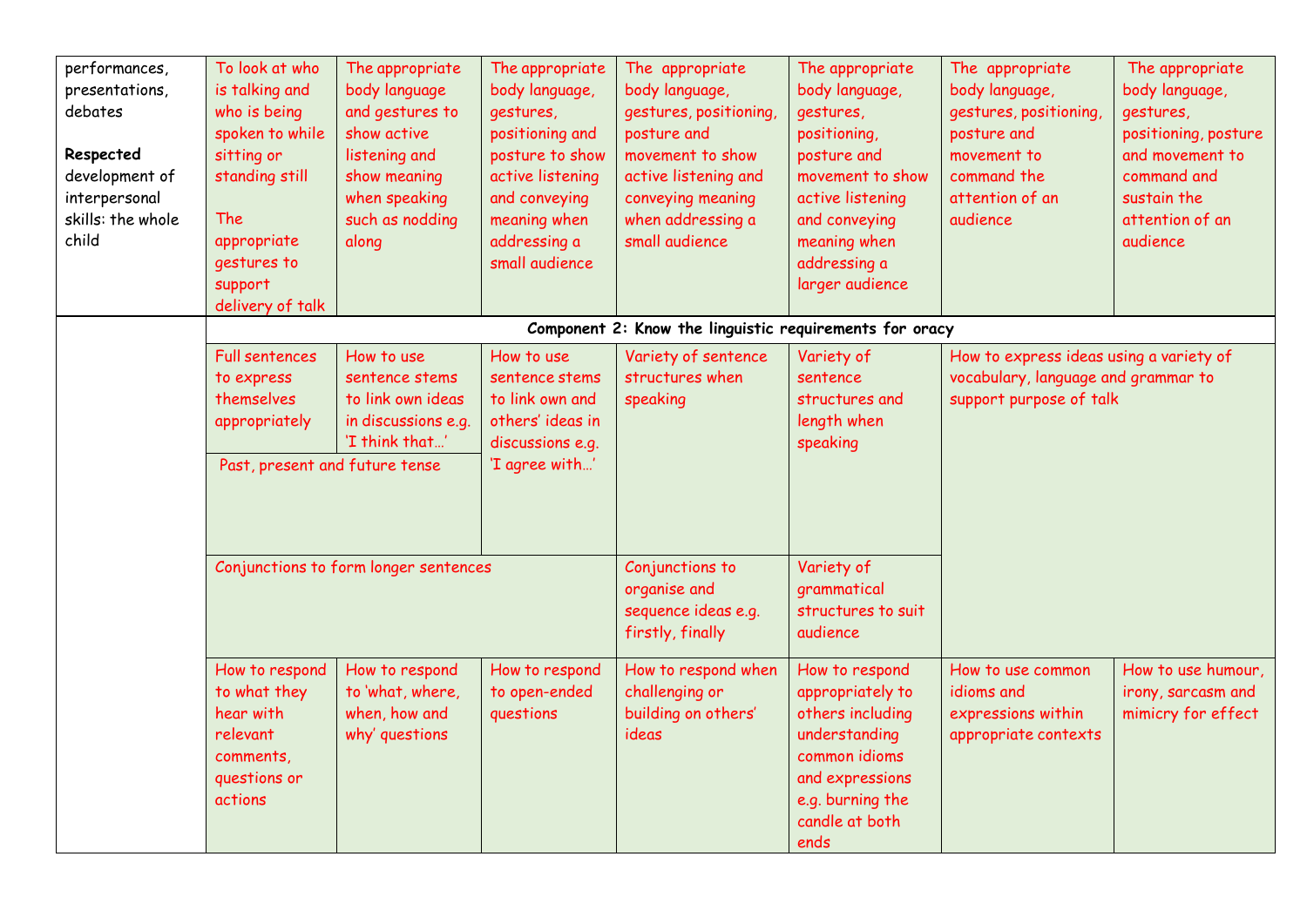| Specific<br>vocabulary<br>such as<br>comparatives<br>e.g. happier                                           | Specific vocabulary such as<br>comparatives and superlatives e.g.<br>happier, happiest |                                                                                                            | Subject specific vocabulary used<br>correctly in relevant situation                                         |                                                                                                                                                                                 | Variety of subject specific vocabulary used<br>correctly in varied situations                                                                                                                                             |                                                                                                |  |
|-------------------------------------------------------------------------------------------------------------|----------------------------------------------------------------------------------------|------------------------------------------------------------------------------------------------------------|-------------------------------------------------------------------------------------------------------------|---------------------------------------------------------------------------------------------------------------------------------------------------------------------------------|---------------------------------------------------------------------------------------------------------------------------------------------------------------------------------------------------------------------------|------------------------------------------------------------------------------------------------|--|
|                                                                                                             |                                                                                        |                                                                                                            | Component 3: Know the cognitive requirements for oracy                                                      |                                                                                                                                                                                 |                                                                                                                                                                                                                           |                                                                                                |  |
| The answers that match what has<br>been asked<br>The appropriate questions to ask<br>their peers and adults |                                                                                        | How to build on<br>ideas in<br>discussions and<br>disagree with<br>someone's<br>opinion politely           | How to build on,<br>challenge, summarise<br>and offer counter-<br>arguments in<br>structured<br>discussions | How to build on,<br>challenge,<br>summarise and<br>offer counter-<br>arguments in<br>unstructured<br>discussions<br>How to<br>structurean<br>extended<br>presentational<br>talk | How to structure a<br>How to structure<br>detailed argument<br>talk in abstract and<br>based on a topic<br>sophisticated ways<br>e.g. mind maps, cue<br>cards, citing<br>evidence with<br>appropriate<br>reference points |                                                                                                |  |
|                                                                                                             |                                                                                        | Open-ended<br>questions to<br>support their<br>understanding<br>of a topic                                 | The appropriate questions to find out<br>more about a subject                                               |                                                                                                                                                                                 | How to ask probing questions to gain a deep<br>understanding of a subject                                                                                                                                                 |                                                                                                |  |
| Stories and<br>experiences to<br>retell                                                                     | Stories and<br>experiences to<br>retell and make<br>connections                        | How to make<br>connections<br>between what<br>has been said<br>and their own<br>and others'<br>experiences | The reasons for<br>their own opinions                                                                       | The reasons for<br>their own opinions<br>and opposing<br>opinions of others                                                                                                     | Counter-arguments<br>can be foreseen in<br>relation to their own<br>opinions                                                                                                                                              | How to respond<br>spontaneously to<br>counter-arguments<br>citing evidence<br>when appropriate |  |
|                                                                                                             |                                                                                        |                                                                                                            |                                                                                                             |                                                                                                                                                                                 | The strengths and weaknesses in own oracy skills in order to improve                                                                                                                                                      |                                                                                                |  |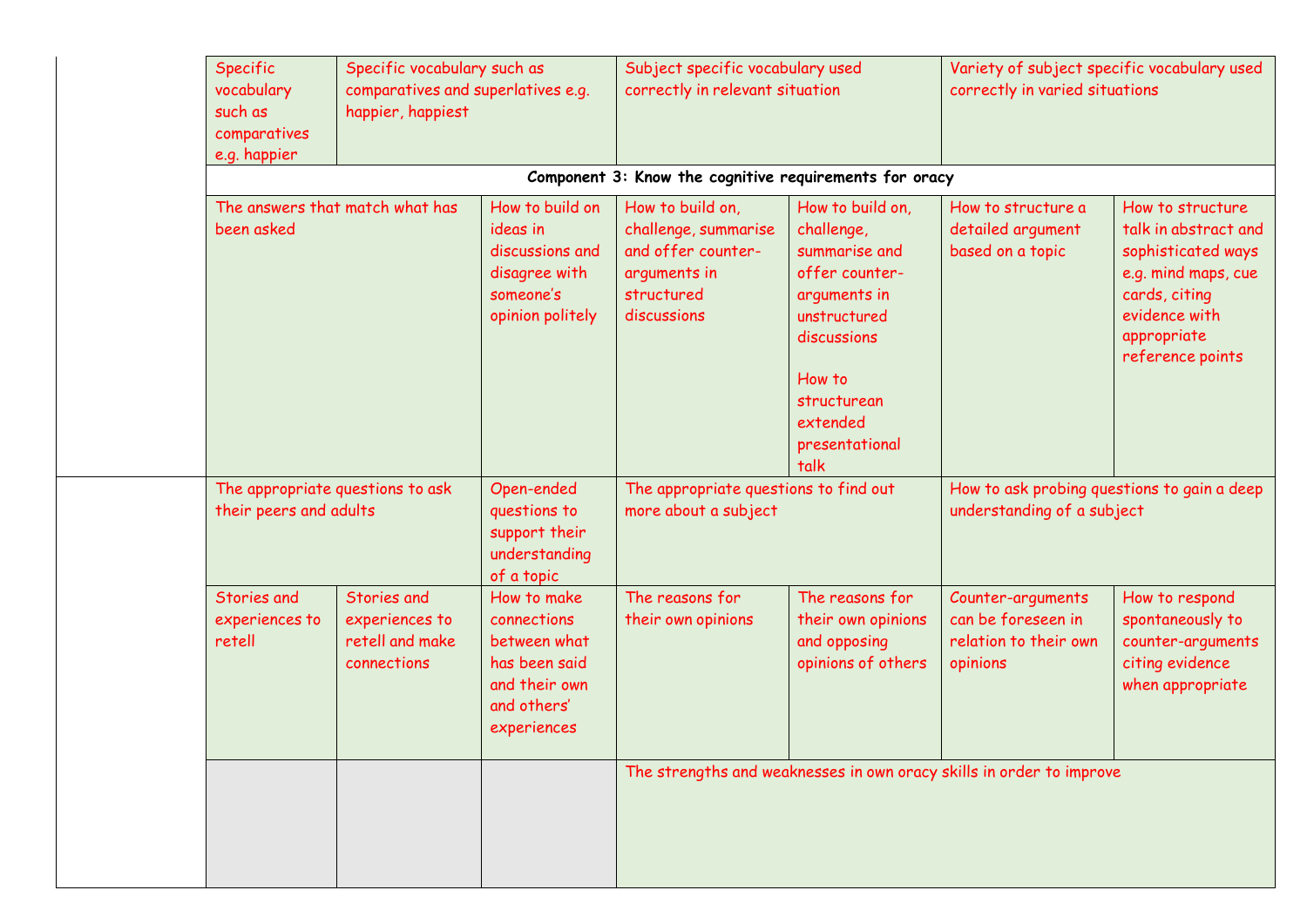| Component 4: Know the social and emotional requirements for oracy                                                                                                            |                                                                                                                                                                                                         |                                                                      |                                                                                                                                                                                                             |                                                                                                                                                                                                                                                  |  |  |  |
|------------------------------------------------------------------------------------------------------------------------------------------------------------------------------|---------------------------------------------------------------------------------------------------------------------------------------------------------------------------------------------------------|----------------------------------------------------------------------|-------------------------------------------------------------------------------------------------------------------------------------------------------------------------------------------------------------|--------------------------------------------------------------------------------------------------------------------------------------------------------------------------------------------------------------------------------------------------|--|--|--|
| How to take turns in a small group<br>One person<br>takes turns<br>with another<br>person                                                                                    |                                                                                                                                                                                                         | How to use subtle prompts for turn taking                            |                                                                                                                                                                                                             |                                                                                                                                                                                                                                                  |  |  |  |
| The appropriate response when<br>listening to someone                                                                                                                        |                                                                                                                                                                                                         | How to listen and respond appropriately for extended periods of time |                                                                                                                                                                                                             |                                                                                                                                                                                                                                                  |  |  |  |
| Talk is used to express ideas,<br>needs and feelings                                                                                                                         |                                                                                                                                                                                                         |                                                                      | Talk is used to express ideas, needs, feelings and give feedback to others                                                                                                                                  |                                                                                                                                                                                                                                                  |  |  |  |
|                                                                                                                                                                              |                                                                                                                                                                                                         |                                                                      | Component 5: Know where to apply oracy and vocabulary skills                                                                                                                                                |                                                                                                                                                                                                                                                  |  |  |  |
| Appropriate<br>vocabulary<br>to engage in<br>roleplay                                                                                                                        | Short lines that can be clearly and<br>audibly delivered to an audience<br>with appropriate expression and<br>volume<br>role play<br>$\bullet$<br>performances<br>$\bullet$<br>discussions<br>$\bullet$ |                                                                      | Lines that can be clearly and audibly<br>delivered to an audience with<br>expressionand use of actions and facial<br>expressions<br>role play<br>performances<br>discussions<br>presentations               | Lines from a script that includes dialogue<br>that can be clearly and audibly delivered<br>toan audience with expression and use of<br>actions and facial expressions<br>performances<br>discussions<br>presentations<br>improvisation<br>debate |  |  |  |
|                                                                                                                                                                              |                                                                                                                                                                                                         |                                                                      | Component 6: Know tier 2 vocabulary (examples from global theme texts)                                                                                                                                      |                                                                                                                                                                                                                                                  |  |  |  |
| Scratching<br>Farmyard<br>Clucked<br>Sleepy<br>Grains<br>Planted<br><b>Wheat Mill</b><br>Turn Playground<br>Merry-go-round<br><b>Finished Dizzy</b><br>Together<br>Afternoon | Smaller<br><b>Half</b><br>Laugh<br>Fair<br>Curly locks<br>Chicken pox<br>Yell<br>Blur<br>Window seat<br>Bottom bunk<br>Ker-plunk<br>Rings (referring to a planet)<br>Endings                            |                                                                      | Flanked<br>A fire broke out in his head<br>Lashed out<br>Stream<br>Wheezing<br>Soldier<br><b>Bullet</b><br>Pestering<br>Clustered<br>Chalked<br>Trigger<br>Storyteller<br>Sigh<br>Tape recording<br>Country | Segregation<br>Refugee<br>Deprived<br>Taliban<br>Bazzar<br>Sprout<br>Soulmate<br>Peaked cap<br>Journalist<br>Bullet-ridden body<br>Stillborn<br>Grief-stricken<br>Colonial times<br>Pilgrimage<br>I admire his mind                              |  |  |  |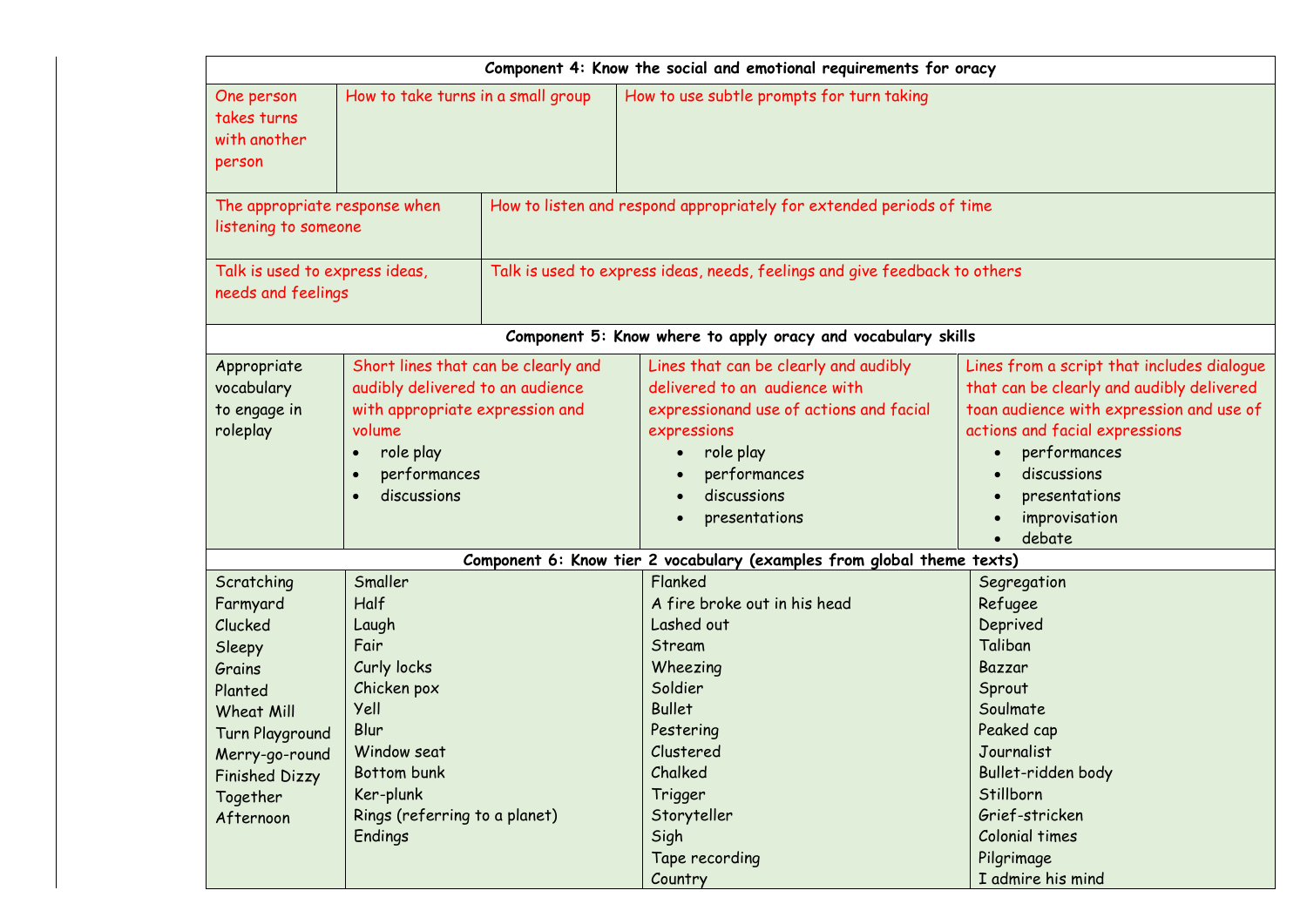|  | Blackboard    | Massacred             |
|--|---------------|-----------------------|
|  | Purse         | Affliction            |
|  | Medicine      | Congregation          |
|  | Wrinkled      | Great charisma        |
|  | Asylum-seeker | 'Like weighing frogs' |